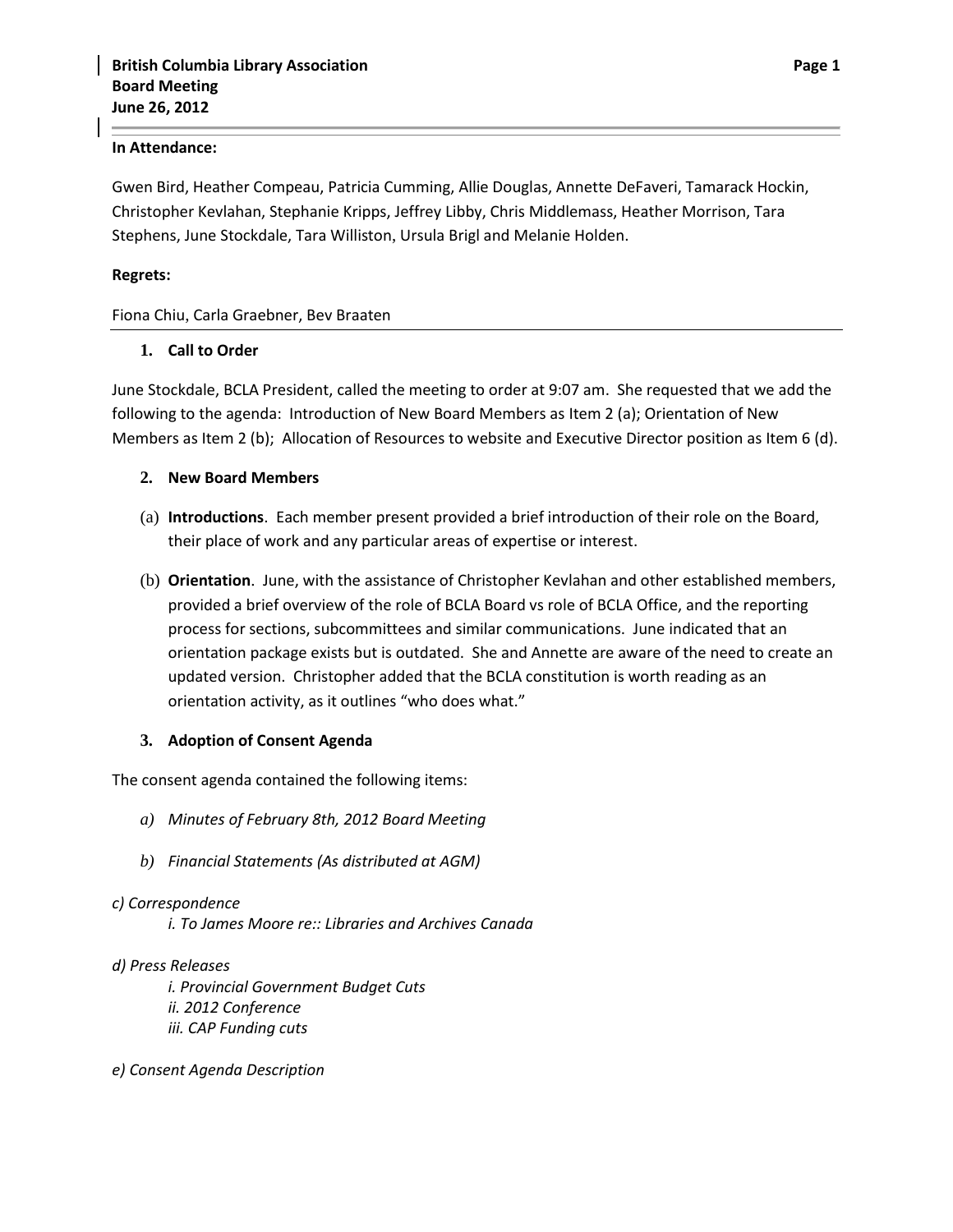# *Moved by Chris MIddlemass , Seconded by Christopher Kevlahan:*

THAT the consent agenda be approved and adopted as presented.

#### **CARRIED**

## **4. Adoption of Regular Agenda**

## *Moved by June Stockdale, Seconded by Pat Cumming:*

THAT the regular agenda be approved as presented, with the addition of the items as outlined under Call to Order.

### **CARRIED**

# **5. Verbal Reports**

# a. *Presidents' Report (June Stockdale)*

June emphasized that BCLA is experiencing a time of significant transition due to reduced funding, and that she believes BCLA should not reduce the service it offers its membership. She addressed the importance of maintaining continuity by making strategic, sustainable decisions and perhaps increasing collaboration with other organizations and drawing more heavily on existing un-tapped abilities within the membership.

June described the Advocacy Summit being arranged by Ken Haycock. Some Board members expressed concern that the post-secondary education sector will not be represented. Ken Haycock was responsible for invitations. The focus of the meeting will be on advocacy with funders. Post-secondary funding is distributed through a different model (university) so the specific approach Ken Haycock is talking about is not geared to university library funders. However, should the scope of the meeting change BCLA will lobby to broaden attendees.

# b. *Executive Director's Report (Annette DeFaveri)*

Annette conveyed the generally positive feelings that participants expressed about the Conference 2012, but emphasized the importance of a longer planning lead-in time to reduce last-minute scrambling.

Annette is hoping that BCLA may be included in an upcoming Union of BC Municipalities event, which would help promote awareness of the role and importance of libraries in communities. If the proposal to participate is accepted, the event is in mid or late September.

Additional discussion ensued regarding the amount of time the Executive Director would devote to Conference planning. As noted above, this could be less if longer lead time were built in. However, maintaining accountability and oversight are still demanding roles even if less hands-on planning is required.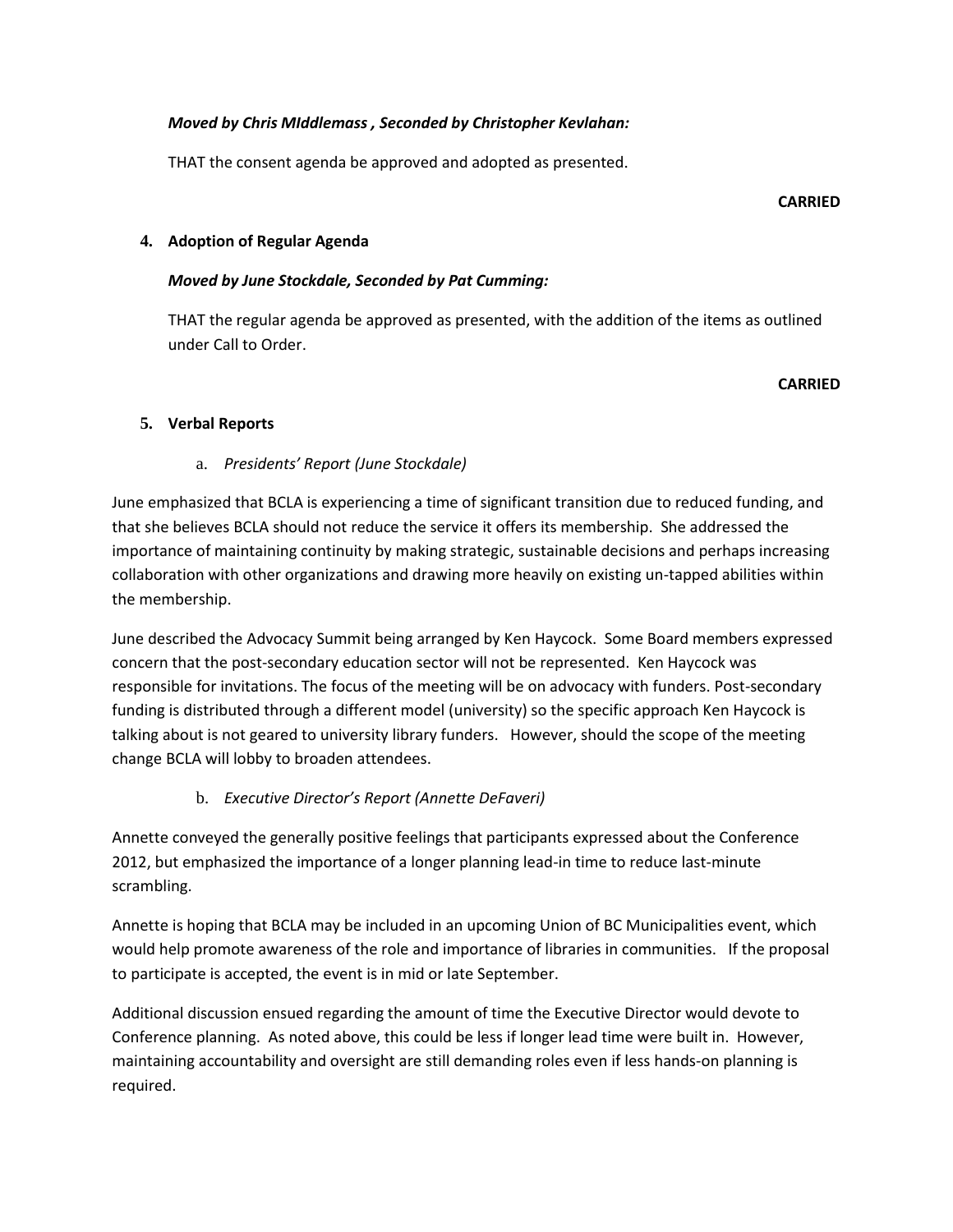# **6. New Business**

# a. *Mentorship Program Update*

Patricia Cumming provided an update on the pilot mentorship program, which generated a high degree of participation and interest at BCLA and at an information session at SLAIS. More information is in the report in the Board's meeting package. Discussion ensued regarding its future role in BCLA –committee vs program, etc; and whether / how this might overlap with a possible "ambassador" program for orienting new Board members. Kudos were expressed all around at the success of this pilot.

**Decision**: wait, as a number of other related structural questions are under review; and to first consolidate the mentorship before attempting to add in an ambassador component.

# b. *Accreditation of Lib Tech programs*

Jeffrey and Tamarack provided an overview of activity to date on this question. More information is in the report in the Board's meeting package. The next steps would be for LTAN to request that CLA create a Task Force on Design, to explore this further. They are requesting BCLA to prepare a letter of support in this regard. Questions and discussion ensued centering on the advantages of accreditation as well as factors or impacts that remain unknown or unexplored thus far, especially on smaller institutions.

**Decision**: BCLA cannot write a letter "supporting accreditation" as an outcome, but can write a letter supporting the process of further exploration.

**Action:** Tamarack and Annette will further discuss the appropriate wording of a letter and prepare a draft.

# c. *Interim Strategic Plan*

An extraordinary meeting was called to address this topic. Some of the key topics included advocacy, collaboration with other organizations, building awareness of the role and importance of libraries in general, professional development, and more proactive development of and communication with BCLA membership.

**Actions**: Board members who were not present at that meeting should review the minutes; Debbie Schachter took notes which will be pooled with the other notes; main headings in the report should be thought of as directional statements. At the next Board meeting, after reviewing all notes, the Board will discuss and decide how to move forward.

d. Allocation of Resources to website and Executive Director position

June believes we are in a position right now in which it is appropriate to draw upon reserve funds. The need to improve website has been evident for a long time, but there has never been capacity to act on it. Without a website overhaul, the entire organization will be limited in its relevance to membership